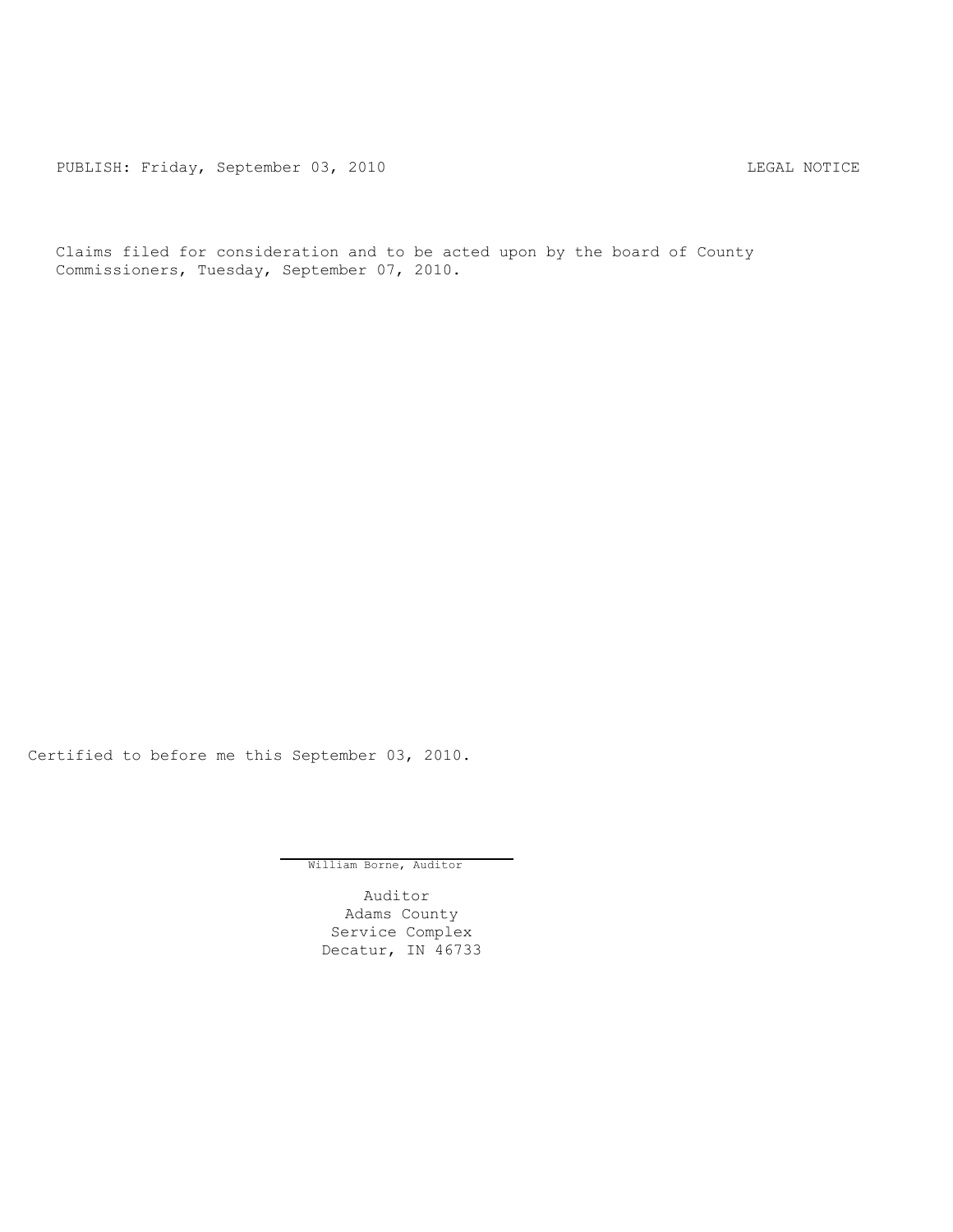

## **Claims Docket for Newspaper Adams County, Indiana**

## For Period: **7/27/2010** to **8/16/2010**

*313 W. Jefferson St. Decatur, IN 46733 (219) 724-2600*

## Date Claims to be Paid: **9/7/2010**

| <b>Vendor</b>                          | <b>Amount</b> | <b>Vendor</b>                  | <b>Amount</b> |
|----------------------------------------|---------------|--------------------------------|---------------|
| <b>Adams County Auto Supply</b>        | 489.45        | Adams Memorial Hospital        | 31,536.40     |
| Adams County Solid Waste               | 2.52          | <b>Adams County Treasurer</b>  | 17,973.08     |
| Indiana Michigan Power                 | 14,010.76     | Appraisal Research Corpor      | 20,668.13     |
| Beam, Longest, And Neff                | 7,588.80      | Berne Ready Mix                | 1,008.85      |
| <b>Berne Police Department</b>         | 223.00        | Berne Tri-Weekly News          | 97.83         |
| Hoosier Blue Flame                     | 87.00         | Butler, Fairman, & Seufer      | 19,477.50     |
| Bowers, Charles                        | 2,333.33      | Chet's Pest Control            | 120.00        |
| Cintas Location #338                   | 92.72         | City Of Decatur                | 4,749.82      |
| <b>Complete Printing Service</b>       | 348.80        | Computer Systems, Inc.         | 112.87        |
| Craigville Telephone Comp              | 119.00        | Sigworth, Darrell W.           | 20.24         |
| Decatur Daily Democrat                 | 86.35         | Decatur Dental Service         | 1,277.00      |
| Decatur Tire Center                    | 19.50         | <b>Emergency Radio Service</b> | 908.00        |
| Erie Haven                             | 27.30         | <b>Everett Drainage</b>        | 22,215.74     |
| Geneva Police Department               | 64.00         | Gordon Food Service            | 5,239.09      |
| Grimm's Auto                           | 364.79        | Haggard And Sefton             | 500.00        |
| Haywood Printing Company               | 693.45        | Herbert P. Trier, Md           | 700.00        |
| Hilty Engine Service                   | 129.18        | I C O Training Fund            | 16.00         |
| Indiana State Police Trai              | 124.00        | Indiana University             | 80.00         |
| <b>Innovative Concepts</b>             | 85.00         | Smith, Jan                     | 20.00         |
| Janitors Supply Company                | 36.95         | Franz, Jean                    | 17.16         |
| K-Mart                                 | 181.02        | Kiess Electric                 | 408.31        |
| L & S Distributing                     | 13,454.50     | Lehman Feed Mill               | 603.50        |
| Busse, Louise                          | 37.52         | MacAllister Machinery Com      | 202.86        |
| Gresla, Mark S. Md                     | 420.25        | McBride And Son Welding        | 10.00         |
| Meshberger Brothers Stone              | 31,199.95     | Monroe Water Department        | 102.28        |
| Moser Motor Sales, Inc.                | 32.67         | Nipsco                         | 654.82        |
| Paul W. Reidenbach Equipm              | 281.04        | MacDonald Machinery Compa      | 99.84         |
| Plumley Farm Drainage                  | 4,065.25      | Portland Motor Parts, Inc      | 48.01         |
| Thompson, Roger                        | 60.00         | Selking International          | 17.26         |
| Sherwin-Williams                       | 13.47         | Shifferly Dodge                | 74.97         |
| Stone-Street Quarries                  | 32,599.50     | <b>Summit Radiology</b>        | 38.00         |
| Smith, Teryl R.                        | 305.35        | Print Shop                     | 1,514.24      |
| Sheets, Thomas Wade                    | 763.00        | Top Supply Company             | 73.52         |
| <b>Tractor Supply Company</b>          | 269.96        | Two Brothers Restaurant        | 123.57        |
| U.S. Postmaster                        | 440.00        | Victoria Ellis                 | 20.00         |
| Wal-Mart / GEMB                        | 162.92        | Welder Services, Inc.          | 45.72         |
| West Payment Center                    | 1,090.25      | Witham Toxicology Laboratory   | 1,795.00      |
| Christopher E. Harvey                  | 22.25         | Burry, Herman, Miller, Brown   | 80.00         |
| <b>Swiss City Veterinary</b>           | 700.00        | National Serv-All              | 106.63        |
| The Galley Restaurant                  | 82.65         | CenturyLink                    | 8,056.32      |
| <b>Adams County Highway Department</b> | 1,250.00      | J. L. Manufacturing & Fab.     | 283.85        |
| Patrick Norton                         | 615.48        | CMC, LLC                       | 6,142.00      |
| Angie White                            | 11.88         | Tom Magnan                     | 17.48         |
| Thyssenkrupp Elevators                 | 110.88        | DuWayne W. Herman              | 25.00         |
| Purdue University                      | 50,996.52     | Schirack, Ruth                 | 2.91          |
| Hobart Sales And Service               | 80.90         | Day Timers, Inc.               | 160.50        |
| Bailey's Test Strips & Th              |               |                                |               |
|                                        | 131.00        | Waste Management               | 184.38        |
| Nowak Supply Company, Inc              | 406.25        | <b>B</b> Secure Alarm Systems  | 1,449.70      |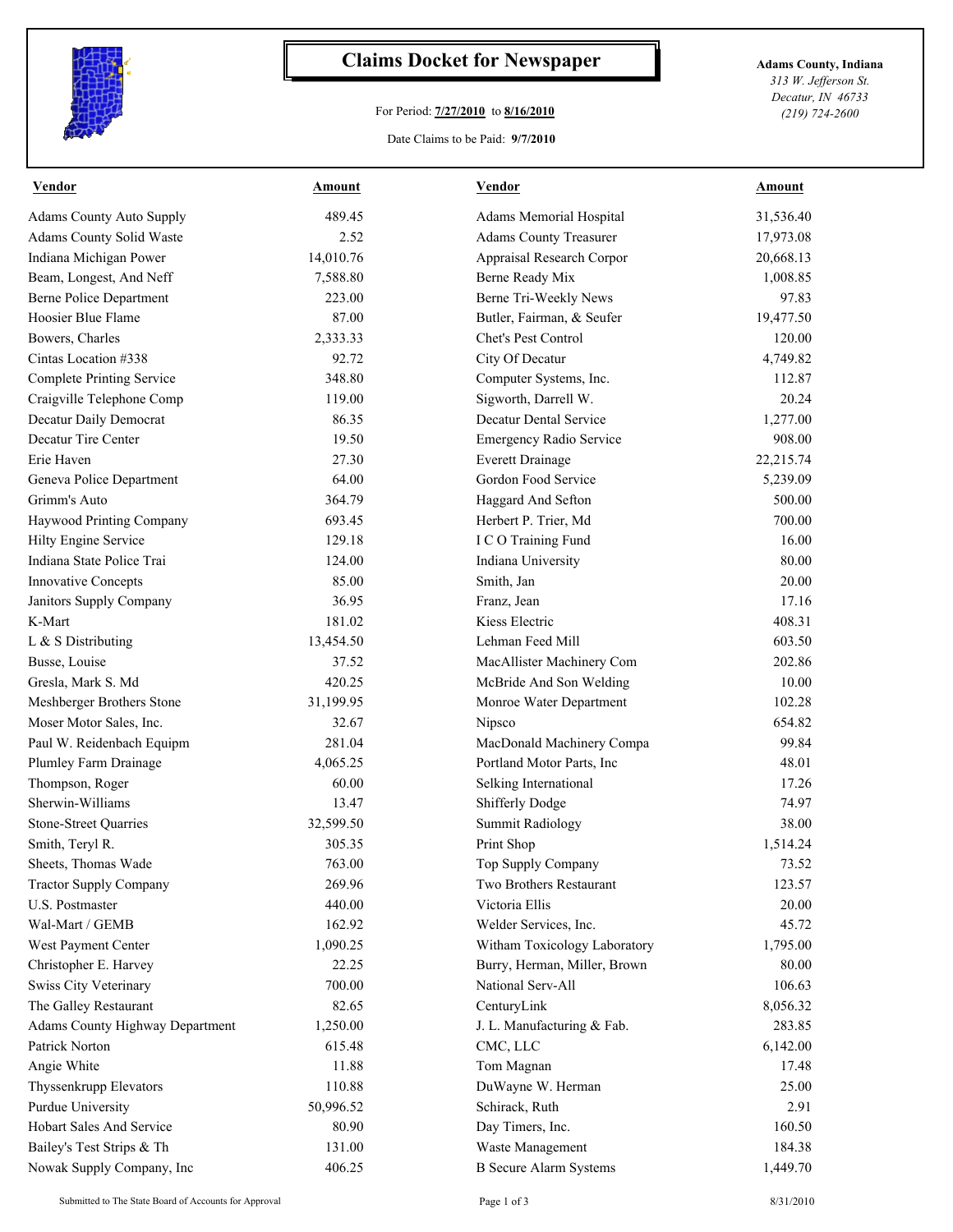| <b>Richard Clutter</b><br>20.00<br>20.00<br>1,108.33<br>Zurcher Tire, Inc.<br>357.80<br>229.56<br>Tom Magnan/Special Needs<br>739.17<br>18.92<br>20.00<br>Arthur J. Booth<br>60.00<br>80.00<br><b>Charles Tooley</b><br>70,757.90<br>Adams County Extension Office<br>150.00<br>Benicomp, Inc<br>120.00<br>3,306.00<br><b>Bauman Enterprises</b><br>9,168.56<br>50.94<br>Harvest Land Co-op<br>314.88<br>Adams County Truck Repair<br>37.00<br>28.39<br>194.50<br>Impac<br>183.00<br>20.00<br>Adams County Sheriff<br>381.38<br>11.55<br>Harvest Land Co-op<br>50.00<br>VoMac Trucks Sales & Service<br>577.04<br>652.50<br>512.30<br>Channing Bete<br>32.12<br>4,800.00<br>Maximus, Inc.<br>20.00<br>Kelly Werich<br>133.68<br>2,587.98<br>Edwin Ford<br>20.00<br>Troyer's<br>715.00<br>Synapse Networks, Inc.<br>Kendall Electric, Inc.<br>13.60<br>840.00<br><b>Uricks Trucking</b><br><b>BSN</b> Sports Collegiate Pacific<br>2,493.25<br>3,276.00<br>Kids Law<br>1,600.00<br>20.00<br>Michelle Hackenjos<br>92.60<br>William Borne<br>210.35<br>Alpine Falls, Inc.<br>112.31<br>Indiana Public Defender Council<br>90.00<br>Mark Mitchel / Petty Cash<br>30.90<br>Deborah A. Schantz<br>170.00<br>Daniel J. Michaels<br>20.00<br>Extinguisher Co. No. 1<br>Henry R. Mayer<br>20.00<br>93.00<br>Verizon Wireless<br>571.59<br>Lynn Selking<br>20.00<br>1,200.00<br><b>Stationair's Express</b><br>521.57<br>Sunguard Public Sector<br>399.98<br>358.00<br>Karla Marbach<br>Talon Compounding Pharmacy<br>8,702.15<br>ReusserDesign<br>75.00<br>Matrix Integration<br>848.66<br>Moore Medical Corporation<br>623.37<br>Personal Touch Specialities & Gifts<br>Chad Kukelhan<br>Cochran Distributing<br>50.00<br>75.00<br>613.00<br>195.52<br>Cintas Location #G64<br>John August<br>LBH Chemical & Industrial<br>367.15<br>League for the Blind & Disabled<br>90.00<br>140.00<br>396.60<br>Gayla Reinhart<br>Fort Wayne Medical Laboratory<br>Richard F. Thompson<br>Dell Marketing L.P.<br>29,177.01<br>63.36<br><b>IKON Office Solutions</b><br>459.24<br>Donna E. Barger<br>60.00<br>97.98<br>Office Depot<br>Decatur Ace Hardware<br>125.28<br>432.69<br>Kevin McIntosh<br>47.51<br>Havel<br>Klink Trucking, Inc.<br>2,049.12<br><b>NFPA</b><br>150.00<br>First Response<br>70.00<br>Teresa Thieme<br>20.00<br>3,200.00<br>O'Reilly Auto Parts<br>66.25<br>Moss<br>253.09<br>Global Gov't/Ed<br>Centurylink Communications<br>5,523.58<br>Brenda Alexander<br>Purdue CES Education Fund<br>114.16<br>226.75<br>Paperless Business Solutions, LLC<br>18.06<br>500.00<br>Community Markets, Inc.<br>Central Customer Charges<br>956.43<br><b>NALF</b><br>361.00<br>Treasurer, State of Indiana<br>255.75<br><b>Adams County Community Corrections</b><br>4,966.00<br>Eastern Alliance Insurance Group<br>Pro Tech Monitoring, Inc.<br>11,103.15<br>4,821.60<br>1,218.58<br>4,039.62<br>Cxtec<br>Sprint<br>Confirmdelivery.com<br>466.77<br>JSO Technology, LLC<br>337.50<br>Indiana County Auditor's Association<br>GE Capital Information Technology Soluti<br>35.00<br>2,606.16<br>Timothy R. Taylor<br>20.00<br>Asphalt Material, Inc.<br>247,275.16<br>MapleNet Wireless<br>1,450.00<br>Precise Digital<br>821.25<br>Centurylink Communications<br>19.30<br>Hilton Indianapolis<br>339.30<br>Derek C. Augsburger<br>20.00<br>Clerk of the Courts - Annual Fees<br>130.00<br>Patsy Smith<br>204.00<br><b>Tracy Brandt</b><br>7.92<br>2010 Higher Ed/EMAI Conference<br>500.00<br>205.00 | Don Myers Plumbing                    | 74,333.02 | B & K Hydraulics | 189.24 |
|-------------------------------------------------------------------------------------------------------------------------------------------------------------------------------------------------------------------------------------------------------------------------------------------------------------------------------------------------------------------------------------------------------------------------------------------------------------------------------------------------------------------------------------------------------------------------------------------------------------------------------------------------------------------------------------------------------------------------------------------------------------------------------------------------------------------------------------------------------------------------------------------------------------------------------------------------------------------------------------------------------------------------------------------------------------------------------------------------------------------------------------------------------------------------------------------------------------------------------------------------------------------------------------------------------------------------------------------------------------------------------------------------------------------------------------------------------------------------------------------------------------------------------------------------------------------------------------------------------------------------------------------------------------------------------------------------------------------------------------------------------------------------------------------------------------------------------------------------------------------------------------------------------------------------------------------------------------------------------------------------------------------------------------------------------------------------------------------------------------------------------------------------------------------------------------------------------------------------------------------------------------------------------------------------------------------------------------------------------------------------------------------------------------------------------------------------------------------------------------------------------------------------------------------------------------------------------------------------------------------------------------------------------------------------------------------------------------------------------------------------------------------------------------------------------------------------------------------------------------------------------------------------------------------------------------------------------------------------------------------------------------------------------------------------------------------------------------------------------------------------------------------------------------------------------------------------------------------------------------------------------------------------------------------------------------------------------------------------------------------------------------------------------------------------------------------------------------------------------------------------|---------------------------------------|-----------|------------------|--------|
|                                                                                                                                                                                                                                                                                                                                                                                                                                                                                                                                                                                                                                                                                                                                                                                                                                                                                                                                                                                                                                                                                                                                                                                                                                                                                                                                                                                                                                                                                                                                                                                                                                                                                                                                                                                                                                                                                                                                                                                                                                                                                                                                                                                                                                                                                                                                                                                                                                                                                                                                                                                                                                                                                                                                                                                                                                                                                                                                                                                                                                                                                                                                                                                                                                                                                                                                                                                                                                                                                                 | Dan M. Elzey                          |           |                  |        |
|                                                                                                                                                                                                                                                                                                                                                                                                                                                                                                                                                                                                                                                                                                                                                                                                                                                                                                                                                                                                                                                                                                                                                                                                                                                                                                                                                                                                                                                                                                                                                                                                                                                                                                                                                                                                                                                                                                                                                                                                                                                                                                                                                                                                                                                                                                                                                                                                                                                                                                                                                                                                                                                                                                                                                                                                                                                                                                                                                                                                                                                                                                                                                                                                                                                                                                                                                                                                                                                                                                 | Chad W. Sprunger                      |           |                  |        |
|                                                                                                                                                                                                                                                                                                                                                                                                                                                                                                                                                                                                                                                                                                                                                                                                                                                                                                                                                                                                                                                                                                                                                                                                                                                                                                                                                                                                                                                                                                                                                                                                                                                                                                                                                                                                                                                                                                                                                                                                                                                                                                                                                                                                                                                                                                                                                                                                                                                                                                                                                                                                                                                                                                                                                                                                                                                                                                                                                                                                                                                                                                                                                                                                                                                                                                                                                                                                                                                                                                 | Hull Brothers, Inc.                   |           |                  |        |
|                                                                                                                                                                                                                                                                                                                                                                                                                                                                                                                                                                                                                                                                                                                                                                                                                                                                                                                                                                                                                                                                                                                                                                                                                                                                                                                                                                                                                                                                                                                                                                                                                                                                                                                                                                                                                                                                                                                                                                                                                                                                                                                                                                                                                                                                                                                                                                                                                                                                                                                                                                                                                                                                                                                                                                                                                                                                                                                                                                                                                                                                                                                                                                                                                                                                                                                                                                                                                                                                                                 | Kristina Buckner                      |           |                  |        |
|                                                                                                                                                                                                                                                                                                                                                                                                                                                                                                                                                                                                                                                                                                                                                                                                                                                                                                                                                                                                                                                                                                                                                                                                                                                                                                                                                                                                                                                                                                                                                                                                                                                                                                                                                                                                                                                                                                                                                                                                                                                                                                                                                                                                                                                                                                                                                                                                                                                                                                                                                                                                                                                                                                                                                                                                                                                                                                                                                                                                                                                                                                                                                                                                                                                                                                                                                                                                                                                                                                 | Sherry Laboratories                   |           |                  |        |
|                                                                                                                                                                                                                                                                                                                                                                                                                                                                                                                                                                                                                                                                                                                                                                                                                                                                                                                                                                                                                                                                                                                                                                                                                                                                                                                                                                                                                                                                                                                                                                                                                                                                                                                                                                                                                                                                                                                                                                                                                                                                                                                                                                                                                                                                                                                                                                                                                                                                                                                                                                                                                                                                                                                                                                                                                                                                                                                                                                                                                                                                                                                                                                                                                                                                                                                                                                                                                                                                                                 |                                       |           |                  |        |
|                                                                                                                                                                                                                                                                                                                                                                                                                                                                                                                                                                                                                                                                                                                                                                                                                                                                                                                                                                                                                                                                                                                                                                                                                                                                                                                                                                                                                                                                                                                                                                                                                                                                                                                                                                                                                                                                                                                                                                                                                                                                                                                                                                                                                                                                                                                                                                                                                                                                                                                                                                                                                                                                                                                                                                                                                                                                                                                                                                                                                                                                                                                                                                                                                                                                                                                                                                                                                                                                                                 | Onlyinternet.Net Broadband & Wireless |           |                  |        |
|                                                                                                                                                                                                                                                                                                                                                                                                                                                                                                                                                                                                                                                                                                                                                                                                                                                                                                                                                                                                                                                                                                                                                                                                                                                                                                                                                                                                                                                                                                                                                                                                                                                                                                                                                                                                                                                                                                                                                                                                                                                                                                                                                                                                                                                                                                                                                                                                                                                                                                                                                                                                                                                                                                                                                                                                                                                                                                                                                                                                                                                                                                                                                                                                                                                                                                                                                                                                                                                                                                 | Pizza Hut                             |           |                  |        |
|                                                                                                                                                                                                                                                                                                                                                                                                                                                                                                                                                                                                                                                                                                                                                                                                                                                                                                                                                                                                                                                                                                                                                                                                                                                                                                                                                                                                                                                                                                                                                                                                                                                                                                                                                                                                                                                                                                                                                                                                                                                                                                                                                                                                                                                                                                                                                                                                                                                                                                                                                                                                                                                                                                                                                                                                                                                                                                                                                                                                                                                                                                                                                                                                                                                                                                                                                                                                                                                                                                 | Wal-Mart                              |           |                  |        |
|                                                                                                                                                                                                                                                                                                                                                                                                                                                                                                                                                                                                                                                                                                                                                                                                                                                                                                                                                                                                                                                                                                                                                                                                                                                                                                                                                                                                                                                                                                                                                                                                                                                                                                                                                                                                                                                                                                                                                                                                                                                                                                                                                                                                                                                                                                                                                                                                                                                                                                                                                                                                                                                                                                                                                                                                                                                                                                                                                                                                                                                                                                                                                                                                                                                                                                                                                                                                                                                                                                 | Advanced Imaging Solutions, Inc.      |           |                  |        |
|                                                                                                                                                                                                                                                                                                                                                                                                                                                                                                                                                                                                                                                                                                                                                                                                                                                                                                                                                                                                                                                                                                                                                                                                                                                                                                                                                                                                                                                                                                                                                                                                                                                                                                                                                                                                                                                                                                                                                                                                                                                                                                                                                                                                                                                                                                                                                                                                                                                                                                                                                                                                                                                                                                                                                                                                                                                                                                                                                                                                                                                                                                                                                                                                                                                                                                                                                                                                                                                                                                 | Leslie W. Marckel                     |           |                  |        |
|                                                                                                                                                                                                                                                                                                                                                                                                                                                                                                                                                                                                                                                                                                                                                                                                                                                                                                                                                                                                                                                                                                                                                                                                                                                                                                                                                                                                                                                                                                                                                                                                                                                                                                                                                                                                                                                                                                                                                                                                                                                                                                                                                                                                                                                                                                                                                                                                                                                                                                                                                                                                                                                                                                                                                                                                                                                                                                                                                                                                                                                                                                                                                                                                                                                                                                                                                                                                                                                                                                 | Cynthia Everett                       |           |                  |        |
|                                                                                                                                                                                                                                                                                                                                                                                                                                                                                                                                                                                                                                                                                                                                                                                                                                                                                                                                                                                                                                                                                                                                                                                                                                                                                                                                                                                                                                                                                                                                                                                                                                                                                                                                                                                                                                                                                                                                                                                                                                                                                                                                                                                                                                                                                                                                                                                                                                                                                                                                                                                                                                                                                                                                                                                                                                                                                                                                                                                                                                                                                                                                                                                                                                                                                                                                                                                                                                                                                                 | ERS Wireless Communications           |           |                  |        |
|                                                                                                                                                                                                                                                                                                                                                                                                                                                                                                                                                                                                                                                                                                                                                                                                                                                                                                                                                                                                                                                                                                                                                                                                                                                                                                                                                                                                                                                                                                                                                                                                                                                                                                                                                                                                                                                                                                                                                                                                                                                                                                                                                                                                                                                                                                                                                                                                                                                                                                                                                                                                                                                                                                                                                                                                                                                                                                                                                                                                                                                                                                                                                                                                                                                                                                                                                                                                                                                                                                 | Michael G. Werling                    |           |                  |        |
|                                                                                                                                                                                                                                                                                                                                                                                                                                                                                                                                                                                                                                                                                                                                                                                                                                                                                                                                                                                                                                                                                                                                                                                                                                                                                                                                                                                                                                                                                                                                                                                                                                                                                                                                                                                                                                                                                                                                                                                                                                                                                                                                                                                                                                                                                                                                                                                                                                                                                                                                                                                                                                                                                                                                                                                                                                                                                                                                                                                                                                                                                                                                                                                                                                                                                                                                                                                                                                                                                                 | Connie Ellenberger                    |           |                  |        |
|                                                                                                                                                                                                                                                                                                                                                                                                                                                                                                                                                                                                                                                                                                                                                                                                                                                                                                                                                                                                                                                                                                                                                                                                                                                                                                                                                                                                                                                                                                                                                                                                                                                                                                                                                                                                                                                                                                                                                                                                                                                                                                                                                                                                                                                                                                                                                                                                                                                                                                                                                                                                                                                                                                                                                                                                                                                                                                                                                                                                                                                                                                                                                                                                                                                                                                                                                                                                                                                                                                 | Kim A. Fruechte                       |           |                  |        |
|                                                                                                                                                                                                                                                                                                                                                                                                                                                                                                                                                                                                                                                                                                                                                                                                                                                                                                                                                                                                                                                                                                                                                                                                                                                                                                                                                                                                                                                                                                                                                                                                                                                                                                                                                                                                                                                                                                                                                                                                                                                                                                                                                                                                                                                                                                                                                                                                                                                                                                                                                                                                                                                                                                                                                                                                                                                                                                                                                                                                                                                                                                                                                                                                                                                                                                                                                                                                                                                                                                 |                                       |           |                  |        |
|                                                                                                                                                                                                                                                                                                                                                                                                                                                                                                                                                                                                                                                                                                                                                                                                                                                                                                                                                                                                                                                                                                                                                                                                                                                                                                                                                                                                                                                                                                                                                                                                                                                                                                                                                                                                                                                                                                                                                                                                                                                                                                                                                                                                                                                                                                                                                                                                                                                                                                                                                                                                                                                                                                                                                                                                                                                                                                                                                                                                                                                                                                                                                                                                                                                                                                                                                                                                                                                                                                 |                                       |           |                  |        |
|                                                                                                                                                                                                                                                                                                                                                                                                                                                                                                                                                                                                                                                                                                                                                                                                                                                                                                                                                                                                                                                                                                                                                                                                                                                                                                                                                                                                                                                                                                                                                                                                                                                                                                                                                                                                                                                                                                                                                                                                                                                                                                                                                                                                                                                                                                                                                                                                                                                                                                                                                                                                                                                                                                                                                                                                                                                                                                                                                                                                                                                                                                                                                                                                                                                                                                                                                                                                                                                                                                 |                                       |           |                  |        |
|                                                                                                                                                                                                                                                                                                                                                                                                                                                                                                                                                                                                                                                                                                                                                                                                                                                                                                                                                                                                                                                                                                                                                                                                                                                                                                                                                                                                                                                                                                                                                                                                                                                                                                                                                                                                                                                                                                                                                                                                                                                                                                                                                                                                                                                                                                                                                                                                                                                                                                                                                                                                                                                                                                                                                                                                                                                                                                                                                                                                                                                                                                                                                                                                                                                                                                                                                                                                                                                                                                 | Bi-County Services, Inc               |           |                  |        |
|                                                                                                                                                                                                                                                                                                                                                                                                                                                                                                                                                                                                                                                                                                                                                                                                                                                                                                                                                                                                                                                                                                                                                                                                                                                                                                                                                                                                                                                                                                                                                                                                                                                                                                                                                                                                                                                                                                                                                                                                                                                                                                                                                                                                                                                                                                                                                                                                                                                                                                                                                                                                                                                                                                                                                                                                                                                                                                                                                                                                                                                                                                                                                                                                                                                                                                                                                                                                                                                                                                 | <b>Bruce Toland</b>                   |           |                  |        |
|                                                                                                                                                                                                                                                                                                                                                                                                                                                                                                                                                                                                                                                                                                                                                                                                                                                                                                                                                                                                                                                                                                                                                                                                                                                                                                                                                                                                                                                                                                                                                                                                                                                                                                                                                                                                                                                                                                                                                                                                                                                                                                                                                                                                                                                                                                                                                                                                                                                                                                                                                                                                                                                                                                                                                                                                                                                                                                                                                                                                                                                                                                                                                                                                                                                                                                                                                                                                                                                                                                 |                                       |           |                  |        |
|                                                                                                                                                                                                                                                                                                                                                                                                                                                                                                                                                                                                                                                                                                                                                                                                                                                                                                                                                                                                                                                                                                                                                                                                                                                                                                                                                                                                                                                                                                                                                                                                                                                                                                                                                                                                                                                                                                                                                                                                                                                                                                                                                                                                                                                                                                                                                                                                                                                                                                                                                                                                                                                                                                                                                                                                                                                                                                                                                                                                                                                                                                                                                                                                                                                                                                                                                                                                                                                                                                 |                                       |           |                  |        |
|                                                                                                                                                                                                                                                                                                                                                                                                                                                                                                                                                                                                                                                                                                                                                                                                                                                                                                                                                                                                                                                                                                                                                                                                                                                                                                                                                                                                                                                                                                                                                                                                                                                                                                                                                                                                                                                                                                                                                                                                                                                                                                                                                                                                                                                                                                                                                                                                                                                                                                                                                                                                                                                                                                                                                                                                                                                                                                                                                                                                                                                                                                                                                                                                                                                                                                                                                                                                                                                                                                 |                                       |           |                  |        |
|                                                                                                                                                                                                                                                                                                                                                                                                                                                                                                                                                                                                                                                                                                                                                                                                                                                                                                                                                                                                                                                                                                                                                                                                                                                                                                                                                                                                                                                                                                                                                                                                                                                                                                                                                                                                                                                                                                                                                                                                                                                                                                                                                                                                                                                                                                                                                                                                                                                                                                                                                                                                                                                                                                                                                                                                                                                                                                                                                                                                                                                                                                                                                                                                                                                                                                                                                                                                                                                                                                 |                                       |           |                  |        |
|                                                                                                                                                                                                                                                                                                                                                                                                                                                                                                                                                                                                                                                                                                                                                                                                                                                                                                                                                                                                                                                                                                                                                                                                                                                                                                                                                                                                                                                                                                                                                                                                                                                                                                                                                                                                                                                                                                                                                                                                                                                                                                                                                                                                                                                                                                                                                                                                                                                                                                                                                                                                                                                                                                                                                                                                                                                                                                                                                                                                                                                                                                                                                                                                                                                                                                                                                                                                                                                                                                 |                                       |           |                  |        |
|                                                                                                                                                                                                                                                                                                                                                                                                                                                                                                                                                                                                                                                                                                                                                                                                                                                                                                                                                                                                                                                                                                                                                                                                                                                                                                                                                                                                                                                                                                                                                                                                                                                                                                                                                                                                                                                                                                                                                                                                                                                                                                                                                                                                                                                                                                                                                                                                                                                                                                                                                                                                                                                                                                                                                                                                                                                                                                                                                                                                                                                                                                                                                                                                                                                                                                                                                                                                                                                                                                 |                                       |           |                  |        |
|                                                                                                                                                                                                                                                                                                                                                                                                                                                                                                                                                                                                                                                                                                                                                                                                                                                                                                                                                                                                                                                                                                                                                                                                                                                                                                                                                                                                                                                                                                                                                                                                                                                                                                                                                                                                                                                                                                                                                                                                                                                                                                                                                                                                                                                                                                                                                                                                                                                                                                                                                                                                                                                                                                                                                                                                                                                                                                                                                                                                                                                                                                                                                                                                                                                                                                                                                                                                                                                                                                 |                                       |           |                  |        |
|                                                                                                                                                                                                                                                                                                                                                                                                                                                                                                                                                                                                                                                                                                                                                                                                                                                                                                                                                                                                                                                                                                                                                                                                                                                                                                                                                                                                                                                                                                                                                                                                                                                                                                                                                                                                                                                                                                                                                                                                                                                                                                                                                                                                                                                                                                                                                                                                                                                                                                                                                                                                                                                                                                                                                                                                                                                                                                                                                                                                                                                                                                                                                                                                                                                                                                                                                                                                                                                                                                 |                                       |           |                  |        |
|                                                                                                                                                                                                                                                                                                                                                                                                                                                                                                                                                                                                                                                                                                                                                                                                                                                                                                                                                                                                                                                                                                                                                                                                                                                                                                                                                                                                                                                                                                                                                                                                                                                                                                                                                                                                                                                                                                                                                                                                                                                                                                                                                                                                                                                                                                                                                                                                                                                                                                                                                                                                                                                                                                                                                                                                                                                                                                                                                                                                                                                                                                                                                                                                                                                                                                                                                                                                                                                                                                 |                                       |           |                  |        |
|                                                                                                                                                                                                                                                                                                                                                                                                                                                                                                                                                                                                                                                                                                                                                                                                                                                                                                                                                                                                                                                                                                                                                                                                                                                                                                                                                                                                                                                                                                                                                                                                                                                                                                                                                                                                                                                                                                                                                                                                                                                                                                                                                                                                                                                                                                                                                                                                                                                                                                                                                                                                                                                                                                                                                                                                                                                                                                                                                                                                                                                                                                                                                                                                                                                                                                                                                                                                                                                                                                 |                                       |           |                  |        |
|                                                                                                                                                                                                                                                                                                                                                                                                                                                                                                                                                                                                                                                                                                                                                                                                                                                                                                                                                                                                                                                                                                                                                                                                                                                                                                                                                                                                                                                                                                                                                                                                                                                                                                                                                                                                                                                                                                                                                                                                                                                                                                                                                                                                                                                                                                                                                                                                                                                                                                                                                                                                                                                                                                                                                                                                                                                                                                                                                                                                                                                                                                                                                                                                                                                                                                                                                                                                                                                                                                 |                                       |           |                  |        |
|                                                                                                                                                                                                                                                                                                                                                                                                                                                                                                                                                                                                                                                                                                                                                                                                                                                                                                                                                                                                                                                                                                                                                                                                                                                                                                                                                                                                                                                                                                                                                                                                                                                                                                                                                                                                                                                                                                                                                                                                                                                                                                                                                                                                                                                                                                                                                                                                                                                                                                                                                                                                                                                                                                                                                                                                                                                                                                                                                                                                                                                                                                                                                                                                                                                                                                                                                                                                                                                                                                 |                                       |           |                  |        |
|                                                                                                                                                                                                                                                                                                                                                                                                                                                                                                                                                                                                                                                                                                                                                                                                                                                                                                                                                                                                                                                                                                                                                                                                                                                                                                                                                                                                                                                                                                                                                                                                                                                                                                                                                                                                                                                                                                                                                                                                                                                                                                                                                                                                                                                                                                                                                                                                                                                                                                                                                                                                                                                                                                                                                                                                                                                                                                                                                                                                                                                                                                                                                                                                                                                                                                                                                                                                                                                                                                 |                                       |           |                  |        |
|                                                                                                                                                                                                                                                                                                                                                                                                                                                                                                                                                                                                                                                                                                                                                                                                                                                                                                                                                                                                                                                                                                                                                                                                                                                                                                                                                                                                                                                                                                                                                                                                                                                                                                                                                                                                                                                                                                                                                                                                                                                                                                                                                                                                                                                                                                                                                                                                                                                                                                                                                                                                                                                                                                                                                                                                                                                                                                                                                                                                                                                                                                                                                                                                                                                                                                                                                                                                                                                                                                 |                                       |           |                  |        |
|                                                                                                                                                                                                                                                                                                                                                                                                                                                                                                                                                                                                                                                                                                                                                                                                                                                                                                                                                                                                                                                                                                                                                                                                                                                                                                                                                                                                                                                                                                                                                                                                                                                                                                                                                                                                                                                                                                                                                                                                                                                                                                                                                                                                                                                                                                                                                                                                                                                                                                                                                                                                                                                                                                                                                                                                                                                                                                                                                                                                                                                                                                                                                                                                                                                                                                                                                                                                                                                                                                 |                                       |           |                  |        |
|                                                                                                                                                                                                                                                                                                                                                                                                                                                                                                                                                                                                                                                                                                                                                                                                                                                                                                                                                                                                                                                                                                                                                                                                                                                                                                                                                                                                                                                                                                                                                                                                                                                                                                                                                                                                                                                                                                                                                                                                                                                                                                                                                                                                                                                                                                                                                                                                                                                                                                                                                                                                                                                                                                                                                                                                                                                                                                                                                                                                                                                                                                                                                                                                                                                                                                                                                                                                                                                                                                 |                                       |           |                  |        |
|                                                                                                                                                                                                                                                                                                                                                                                                                                                                                                                                                                                                                                                                                                                                                                                                                                                                                                                                                                                                                                                                                                                                                                                                                                                                                                                                                                                                                                                                                                                                                                                                                                                                                                                                                                                                                                                                                                                                                                                                                                                                                                                                                                                                                                                                                                                                                                                                                                                                                                                                                                                                                                                                                                                                                                                                                                                                                                                                                                                                                                                                                                                                                                                                                                                                                                                                                                                                                                                                                                 |                                       |           |                  |        |
|                                                                                                                                                                                                                                                                                                                                                                                                                                                                                                                                                                                                                                                                                                                                                                                                                                                                                                                                                                                                                                                                                                                                                                                                                                                                                                                                                                                                                                                                                                                                                                                                                                                                                                                                                                                                                                                                                                                                                                                                                                                                                                                                                                                                                                                                                                                                                                                                                                                                                                                                                                                                                                                                                                                                                                                                                                                                                                                                                                                                                                                                                                                                                                                                                                                                                                                                                                                                                                                                                                 |                                       |           |                  |        |
|                                                                                                                                                                                                                                                                                                                                                                                                                                                                                                                                                                                                                                                                                                                                                                                                                                                                                                                                                                                                                                                                                                                                                                                                                                                                                                                                                                                                                                                                                                                                                                                                                                                                                                                                                                                                                                                                                                                                                                                                                                                                                                                                                                                                                                                                                                                                                                                                                                                                                                                                                                                                                                                                                                                                                                                                                                                                                                                                                                                                                                                                                                                                                                                                                                                                                                                                                                                                                                                                                                 |                                       |           |                  |        |
|                                                                                                                                                                                                                                                                                                                                                                                                                                                                                                                                                                                                                                                                                                                                                                                                                                                                                                                                                                                                                                                                                                                                                                                                                                                                                                                                                                                                                                                                                                                                                                                                                                                                                                                                                                                                                                                                                                                                                                                                                                                                                                                                                                                                                                                                                                                                                                                                                                                                                                                                                                                                                                                                                                                                                                                                                                                                                                                                                                                                                                                                                                                                                                                                                                                                                                                                                                                                                                                                                                 |                                       |           |                  |        |
|                                                                                                                                                                                                                                                                                                                                                                                                                                                                                                                                                                                                                                                                                                                                                                                                                                                                                                                                                                                                                                                                                                                                                                                                                                                                                                                                                                                                                                                                                                                                                                                                                                                                                                                                                                                                                                                                                                                                                                                                                                                                                                                                                                                                                                                                                                                                                                                                                                                                                                                                                                                                                                                                                                                                                                                                                                                                                                                                                                                                                                                                                                                                                                                                                                                                                                                                                                                                                                                                                                 |                                       |           |                  |        |
|                                                                                                                                                                                                                                                                                                                                                                                                                                                                                                                                                                                                                                                                                                                                                                                                                                                                                                                                                                                                                                                                                                                                                                                                                                                                                                                                                                                                                                                                                                                                                                                                                                                                                                                                                                                                                                                                                                                                                                                                                                                                                                                                                                                                                                                                                                                                                                                                                                                                                                                                                                                                                                                                                                                                                                                                                                                                                                                                                                                                                                                                                                                                                                                                                                                                                                                                                                                                                                                                                                 |                                       |           |                  |        |
|                                                                                                                                                                                                                                                                                                                                                                                                                                                                                                                                                                                                                                                                                                                                                                                                                                                                                                                                                                                                                                                                                                                                                                                                                                                                                                                                                                                                                                                                                                                                                                                                                                                                                                                                                                                                                                                                                                                                                                                                                                                                                                                                                                                                                                                                                                                                                                                                                                                                                                                                                                                                                                                                                                                                                                                                                                                                                                                                                                                                                                                                                                                                                                                                                                                                                                                                                                                                                                                                                                 |                                       |           |                  |        |
|                                                                                                                                                                                                                                                                                                                                                                                                                                                                                                                                                                                                                                                                                                                                                                                                                                                                                                                                                                                                                                                                                                                                                                                                                                                                                                                                                                                                                                                                                                                                                                                                                                                                                                                                                                                                                                                                                                                                                                                                                                                                                                                                                                                                                                                                                                                                                                                                                                                                                                                                                                                                                                                                                                                                                                                                                                                                                                                                                                                                                                                                                                                                                                                                                                                                                                                                                                                                                                                                                                 |                                       |           |                  |        |
|                                                                                                                                                                                                                                                                                                                                                                                                                                                                                                                                                                                                                                                                                                                                                                                                                                                                                                                                                                                                                                                                                                                                                                                                                                                                                                                                                                                                                                                                                                                                                                                                                                                                                                                                                                                                                                                                                                                                                                                                                                                                                                                                                                                                                                                                                                                                                                                                                                                                                                                                                                                                                                                                                                                                                                                                                                                                                                                                                                                                                                                                                                                                                                                                                                                                                                                                                                                                                                                                                                 |                                       |           |                  |        |
|                                                                                                                                                                                                                                                                                                                                                                                                                                                                                                                                                                                                                                                                                                                                                                                                                                                                                                                                                                                                                                                                                                                                                                                                                                                                                                                                                                                                                                                                                                                                                                                                                                                                                                                                                                                                                                                                                                                                                                                                                                                                                                                                                                                                                                                                                                                                                                                                                                                                                                                                                                                                                                                                                                                                                                                                                                                                                                                                                                                                                                                                                                                                                                                                                                                                                                                                                                                                                                                                                                 |                                       |           |                  |        |
|                                                                                                                                                                                                                                                                                                                                                                                                                                                                                                                                                                                                                                                                                                                                                                                                                                                                                                                                                                                                                                                                                                                                                                                                                                                                                                                                                                                                                                                                                                                                                                                                                                                                                                                                                                                                                                                                                                                                                                                                                                                                                                                                                                                                                                                                                                                                                                                                                                                                                                                                                                                                                                                                                                                                                                                                                                                                                                                                                                                                                                                                                                                                                                                                                                                                                                                                                                                                                                                                                                 |                                       |           |                  |        |
|                                                                                                                                                                                                                                                                                                                                                                                                                                                                                                                                                                                                                                                                                                                                                                                                                                                                                                                                                                                                                                                                                                                                                                                                                                                                                                                                                                                                                                                                                                                                                                                                                                                                                                                                                                                                                                                                                                                                                                                                                                                                                                                                                                                                                                                                                                                                                                                                                                                                                                                                                                                                                                                                                                                                                                                                                                                                                                                                                                                                                                                                                                                                                                                                                                                                                                                                                                                                                                                                                                 |                                       |           |                  |        |
|                                                                                                                                                                                                                                                                                                                                                                                                                                                                                                                                                                                                                                                                                                                                                                                                                                                                                                                                                                                                                                                                                                                                                                                                                                                                                                                                                                                                                                                                                                                                                                                                                                                                                                                                                                                                                                                                                                                                                                                                                                                                                                                                                                                                                                                                                                                                                                                                                                                                                                                                                                                                                                                                                                                                                                                                                                                                                                                                                                                                                                                                                                                                                                                                                                                                                                                                                                                                                                                                                                 |                                       |           |                  |        |
|                                                                                                                                                                                                                                                                                                                                                                                                                                                                                                                                                                                                                                                                                                                                                                                                                                                                                                                                                                                                                                                                                                                                                                                                                                                                                                                                                                                                                                                                                                                                                                                                                                                                                                                                                                                                                                                                                                                                                                                                                                                                                                                                                                                                                                                                                                                                                                                                                                                                                                                                                                                                                                                                                                                                                                                                                                                                                                                                                                                                                                                                                                                                                                                                                                                                                                                                                                                                                                                                                                 |                                       |           |                  |        |
|                                                                                                                                                                                                                                                                                                                                                                                                                                                                                                                                                                                                                                                                                                                                                                                                                                                                                                                                                                                                                                                                                                                                                                                                                                                                                                                                                                                                                                                                                                                                                                                                                                                                                                                                                                                                                                                                                                                                                                                                                                                                                                                                                                                                                                                                                                                                                                                                                                                                                                                                                                                                                                                                                                                                                                                                                                                                                                                                                                                                                                                                                                                                                                                                                                                                                                                                                                                                                                                                                                 |                                       |           |                  |        |
|                                                                                                                                                                                                                                                                                                                                                                                                                                                                                                                                                                                                                                                                                                                                                                                                                                                                                                                                                                                                                                                                                                                                                                                                                                                                                                                                                                                                                                                                                                                                                                                                                                                                                                                                                                                                                                                                                                                                                                                                                                                                                                                                                                                                                                                                                                                                                                                                                                                                                                                                                                                                                                                                                                                                                                                                                                                                                                                                                                                                                                                                                                                                                                                                                                                                                                                                                                                                                                                                                                 |                                       |           |                  |        |
|                                                                                                                                                                                                                                                                                                                                                                                                                                                                                                                                                                                                                                                                                                                                                                                                                                                                                                                                                                                                                                                                                                                                                                                                                                                                                                                                                                                                                                                                                                                                                                                                                                                                                                                                                                                                                                                                                                                                                                                                                                                                                                                                                                                                                                                                                                                                                                                                                                                                                                                                                                                                                                                                                                                                                                                                                                                                                                                                                                                                                                                                                                                                                                                                                                                                                                                                                                                                                                                                                                 |                                       |           |                  |        |
|                                                                                                                                                                                                                                                                                                                                                                                                                                                                                                                                                                                                                                                                                                                                                                                                                                                                                                                                                                                                                                                                                                                                                                                                                                                                                                                                                                                                                                                                                                                                                                                                                                                                                                                                                                                                                                                                                                                                                                                                                                                                                                                                                                                                                                                                                                                                                                                                                                                                                                                                                                                                                                                                                                                                                                                                                                                                                                                                                                                                                                                                                                                                                                                                                                                                                                                                                                                                                                                                                                 |                                       |           |                  |        |
|                                                                                                                                                                                                                                                                                                                                                                                                                                                                                                                                                                                                                                                                                                                                                                                                                                                                                                                                                                                                                                                                                                                                                                                                                                                                                                                                                                                                                                                                                                                                                                                                                                                                                                                                                                                                                                                                                                                                                                                                                                                                                                                                                                                                                                                                                                                                                                                                                                                                                                                                                                                                                                                                                                                                                                                                                                                                                                                                                                                                                                                                                                                                                                                                                                                                                                                                                                                                                                                                                                 | Barbara E. Rumschlag                  |           |                  |        |